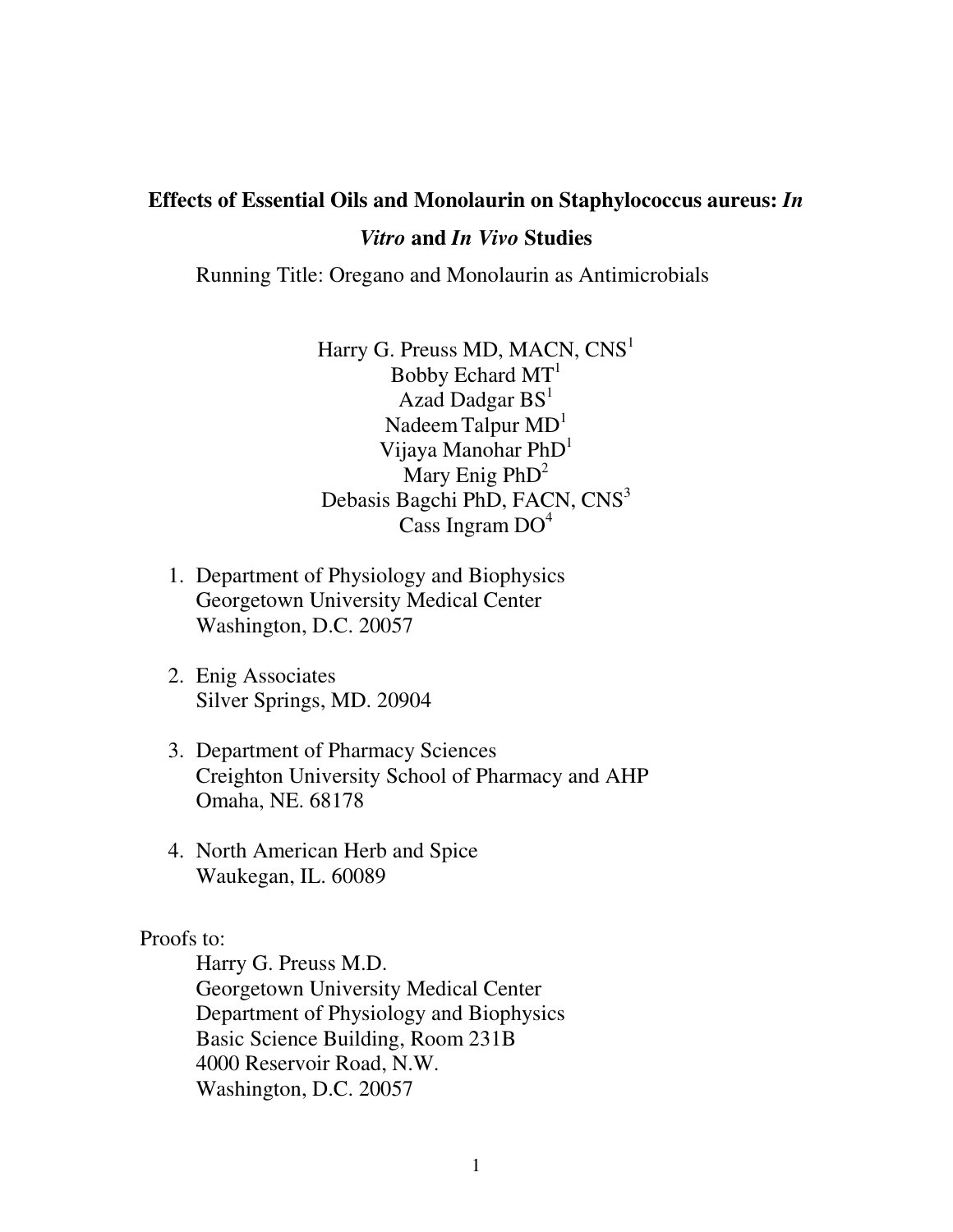#### **Abstract**

The antimicrobial properties of volatile aromatic oils and medium chain fatty acids derived from edible plants have been recognized since antiquity. To give examples, Origanum oil, used as a food-flavoring agent, possesses a broad spectrum of antimicrobial activity due, at least in part, to its high content of phenolic derivatives such as carvacrol and thymol. Similarly, lauric acid, present in heavy concentrations in coconuts, forms monolaurin in the body that can inhibit the growth of pathogenic microbes. Using Staphylococcus aureus in broth cultures and a micro dilution method, comparative efficacy of Origanum oil, and a constituent carvacrol, other essential oils, and monolaurin were examined. Origanum oil was the most potent of the essential oils tested and proved bactericidal in culture to two strains of Staphylococcus aureus at 0.25 mg/ml. *In vitro*, monolaurin's effects mirrored Origanum oil. The combination of both was bactericidal at the 0.125 mg/ml concentration of each. In two separate *in vivo* experiments, injected Staphylococcus aureus killed all 14 untreated mice within a one-week period. In treated mice, over one third survived for thirty days when given oral Origanum oil daily for 30 days (6/14). Fifty percent of the mice survived for 30 days when receiving daily vancomycin (7/14) and monolaurin (4/8). Over sixty per cent of mice survived when receiving a daily combination of Origanum oil and monolaurin (5/8). Origanum oil and/or monolaurin may prove to be useful antimicrobial agents for prevention and therapy of Staphylococcus aureus infections.

## **Key Words**

Origanum oil, effect on Staphylococcus Monolaurin, effect on Staphylococcus Staphylococcus aureus, natural antimicrobials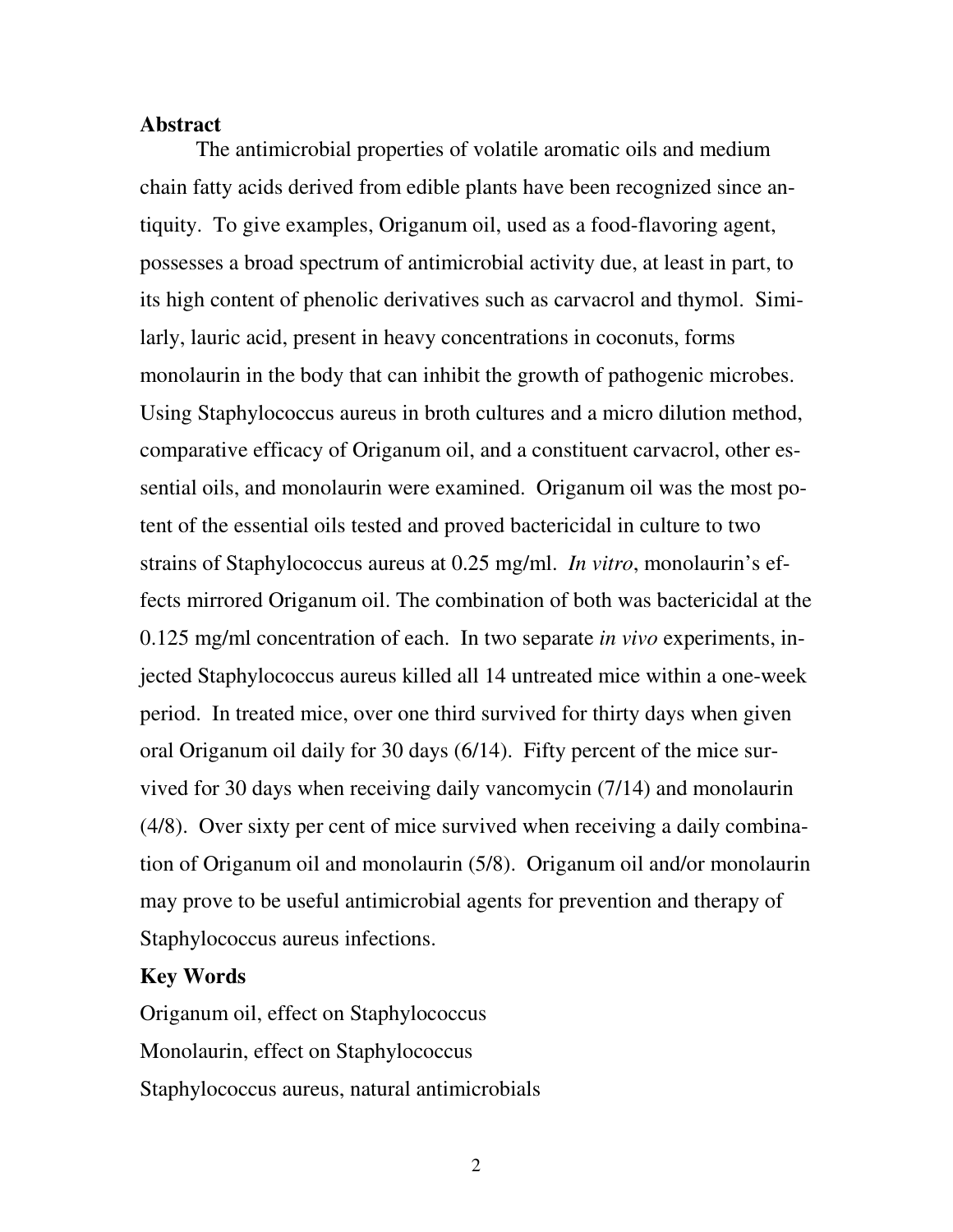## **Introduction**

Microbial resistance to antibiotics, especially among staphylococcal strains, is a major threat to public health [1]. Since resistance by certain strains of Staphylococcus to multiple antibiotics like methicillin emerged in the late 1970's [2], many strategies to control antibiotic resistance have been proposed [3]. Considering current therapeutic regimens, vancomycin usage has proven to be the most reliable to treat resistant staphylococcal infections [4-6]. However, some staphylococcal strains have become resistant, at least to some extent, even to vancomycin -- indicating a dire need for new alternative therapeutic approaches [6-9]. One specific strategy has been to use multiple antibiotics of the same spectrum and low resistance potential when single antibiotic substitutions are not effective. However, we have examined yet another strategy – use of natural products with low potential for the development of resistance.

The purpose of the present study was to determine the efficacy of a group of essential oils and the fat monolaurin alone or combined to treat Staphylococcus aureus. Of the 12 essential oils tested, Origanum oil proved to be the best for treating Staphylococcal infections. We also found that the fat monolaurin inhibits the growth of Staphylococcus aureus *in vitro* and *in vivo* to an extent similar to Origanum oil. We conclude that the daily oral administration of these natural products alone or combined may be highly effective in preventing and treating Staphylococcus aureus infections and theoretically may even be effective against antibiotic-resistant strains.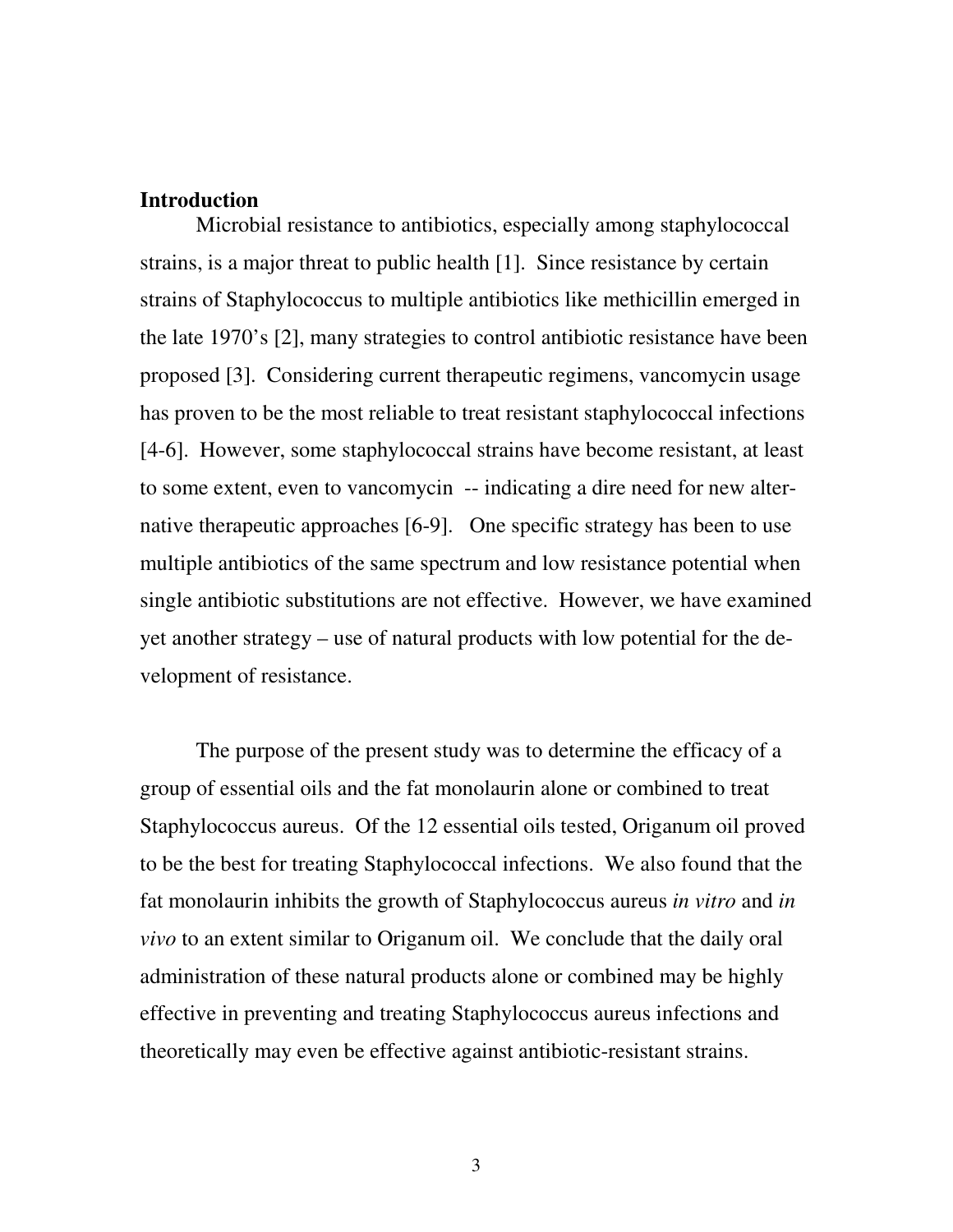#### **Material and Methods**

#### *Animals and Treatment*

Female BALB/c mice (15-20 g) were obtained from Taconic Farms (Germantown, NY). The rodents were maintained in a controlled environment at 24°C with a 12-hour light and 12-hour dark cycle and were acclimatized in the animal facility for 3-5 days before use. The mice were housed in groups of five, fed commercial rodent pellets, and given water *ad libitum* throughout the experiments. The Animal Welfare Board at Georgetown University Medical Center approved the protocol for the entire investigation.

## *Plant oils and chemicals*

Origanum (P73 Oreganol<sup>TM</sup>), other essential oils, and olive oil were provided by North American Herb and Spices, Inc., Waukegan, IL, USA. Monolaurin was obtained from the Center for Research on Lauric Oils, Bethesda, MD (www.lauric.org). Sabouraud's glucose (S.g.) broth and agar media were obtained from Difco Laboratories (Detroit, MI, USA). Carvacrol, antibiotics, and all other chemicals used in this study were obtained from Sigma Chemical Co. (St. Louis, MO, USA) and were of analytical grade or the highest commercial grade available.

#### *Organisms*

Standard strains of Staphylococcus (ATCC #14154 and #14775) were obtained from ATCC, Fairfax, VA, USA, and were grown and maintained on S.g. agar slants.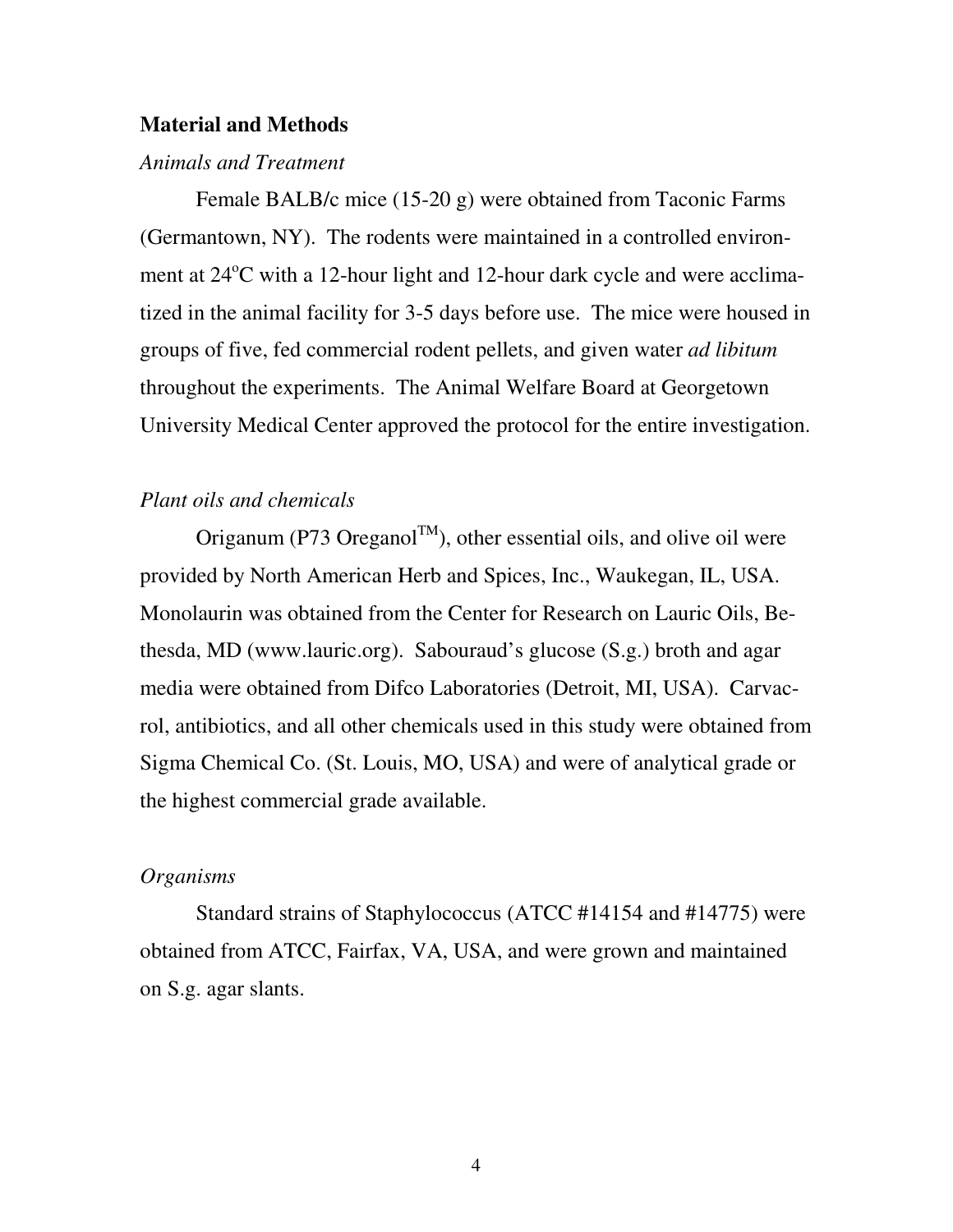#### *Susceptibility Testing*

A micro-broth dilution technique was employed to determine the susceptibility of the strains of Staphylococcus aureus to oil of Origanum, carvacrol, other essential oils, and monolaurin [10-12]. Susceptibility was express as minimum inhibitory (MIC) and/or minimum bactericidal (MBC) concentration. The stock solutions of Origanum oil, other essential oils, olive oil, and carvacrol were dissolved in 50% ethanol-Tween 80 solvents. Antibiotics were dissolved in 50% ethanol and used as positive controls. Solvent controls (addition of carrier without essential oil and/or monolaurin) were also included for reference in addition to regular controls.

The Sabouraud's glucose (S.g.) broth containing varying amounts (logarithmic, serially and 2-fold diluted) of Origanum oil, other essential oils, carvacrol, monolaurin and various controls were inoculated with actively dividing Staphylococcus aureus cells. The cultures were incubated for 24 h and 48 h at 30<sup>o</sup>C on a metabolic rotary shaker (220 rev/min), and the growth was monitored both visually and colorimetrically (at 540 nm). The minimum inhibitory concentration (MIC) was defined as the lowest concentration required to arrest the growth of the bacteria at the end of 24 h of incubation. Minimum bactericidal concentration (MBC) was determined by sub-culturing a 0.01 ml aliquot of the medium drawn from the culture tubes after 48 hours on S.g. agar plates and incubated further for bacterial growth. The plates were scored for growth of the bacteria colonies. The lowest concentration of the antimicrobial agent causing negative growth (fewer than three colonies) was considered as MBC. In every case, the MIC and MBC were virtually the same, so we will only report the MBC in the results.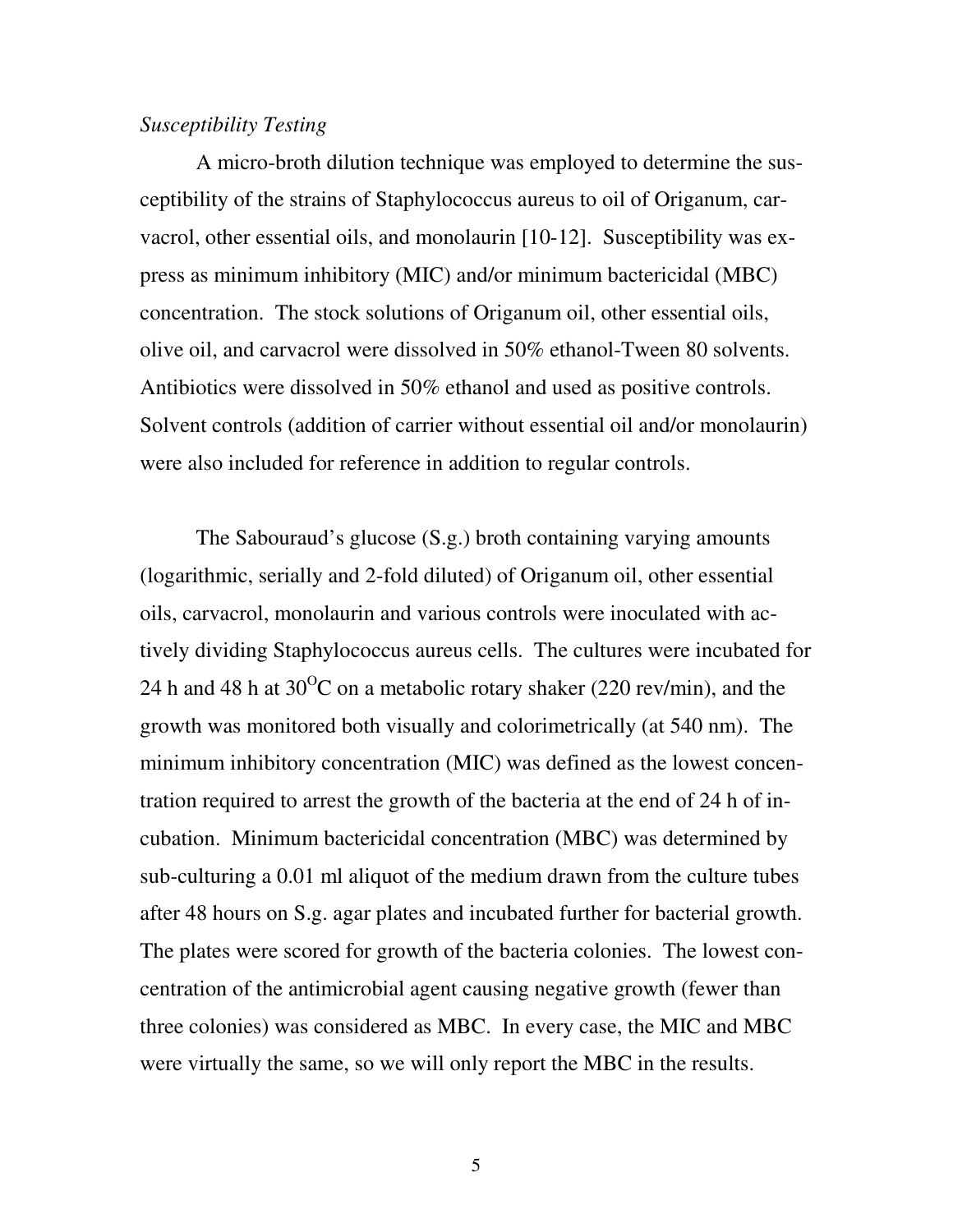#### *In Vivo Protocol*

In two separate experiments, groups of mice (6 and 8 respectively) infected with Staphylococcus aureus  $(5 \times LD_{50})$  were gavaged daily with Origanum oil, carvacrol, monolaurin or combined Origanum oil - monolaurin in 0.2 ml of olive oil for 30 days. The amount of bacterial agents administered was calculated based on the body weight of the mice. Control mice received daily gavages of either olive oil alone (negative control) or olive oil orally plus vancomycin (400 mcg) *i.p*. (positive control). In the first *in vivo* experiment, the daily dose of Origanum oil was either 2.0 ul (1.6 mg) or 4.0 ul (3.2 mg). The mice gavaged with carvacrol received doses comparable to the phenol content in the 2 doses of Origanum oil. In the second *in vivo* study, the daily dose of oil of Origanum was the same as the higher dose used before, i.e., 4.0 ul (3.2 mg). Monolaurin was given at the same dose; and when both agents were combined, the same individual doses were used, i.e., 3.2 mg of each. Both experiments were terminated at the end of 30 days. The body weight, the disease status, and the overall health of the mice during the experiments were recorded. The pathological status of the mice was determined by visual examination of the internal organs after their death or sacrifice at the completion of the experiment. Culturing aliquots of kidney homogenates on S.g. agar plates further tested the renal burden of Staphylococcus aureus.

## **Results**

Table 1 shows results from a micro dilution study on Staphylococcus aureus grown in broth over 48 hours (ATCC#14154). In examining the comparative effects of various antibiotics and essential oils at the selected concentrations, penicillin had essentially no effect, and streptomycin did not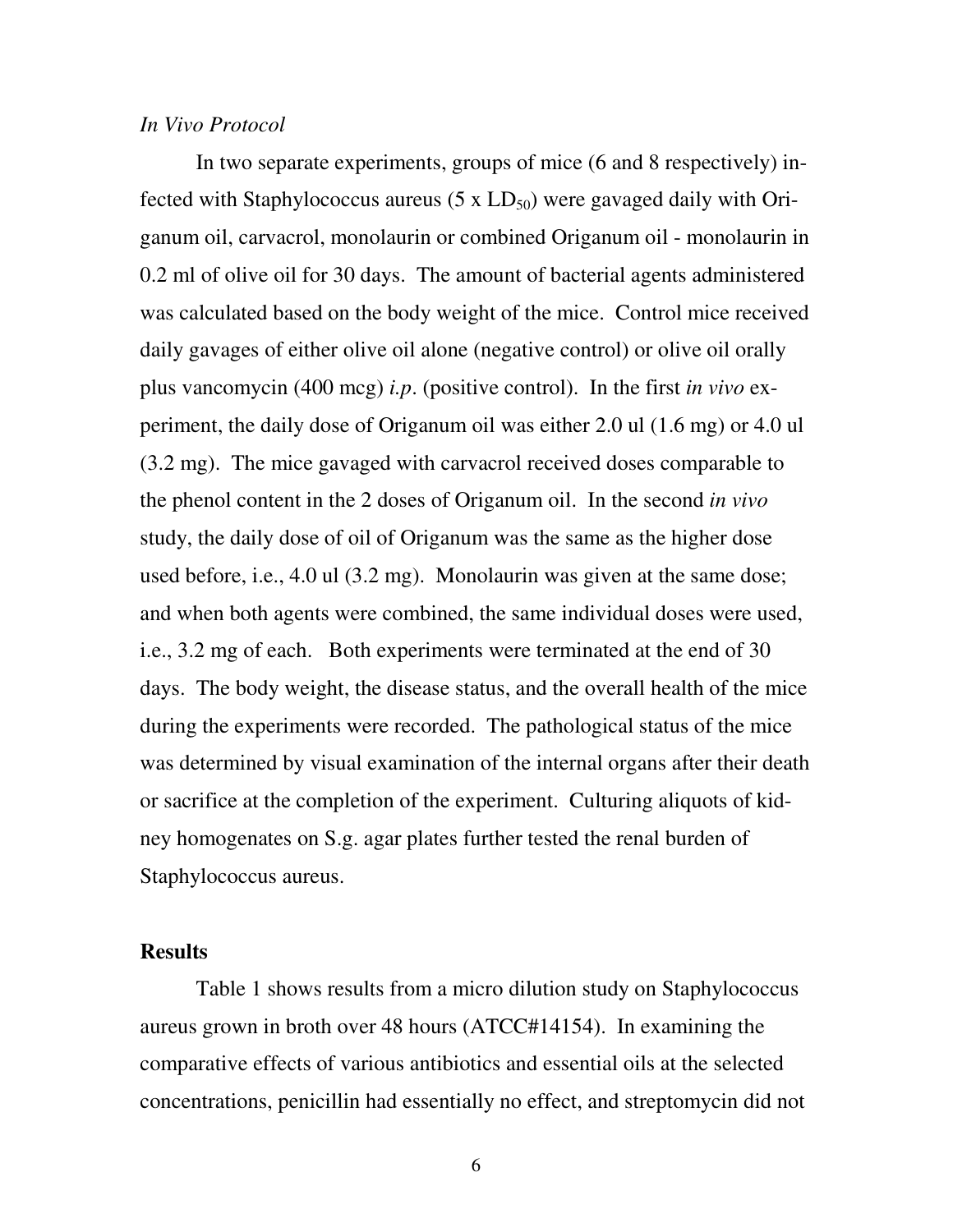completely kill the bacteria. However, vancomycin completely destroyed the bacteria. Addition of the carrier alone to the plates did not alter growth. Of the oils examined, olive oil (the diluent), pumpkin, fenugreek, and myrtle had virtually no effect at any concentration. Allspice, sage, lavender and bay leaf were bactericidal only at the higher concentrations. Cumin had an intermediate effect, while cinnamon, cassia, and Origanum oil were quite effective at lower concentrations. Carvacrol was added at a concentration equivalent to the total phenol content in a similar volume of Origanum oil (63% v/v). While Origanum oil proved completely bactericidal at a concentration of 0.25 mg, the carvacrol was effective only at the concentration comparable to the 0.5 mg dose of Origanum oil.

Table 2 shows data from a micro dilution study performed with another strain of Staphylococcus aureus (ATCC#14775). Although the results from the two strains were generally similar, there were some minor differences. Myrtle appeared relatively more effective against the second strain. Cumin seemed to work as well as cassia. Origanum oil again inhibited down to 0.25 mg, and addition of carvacrol once more inhibited at a phenol content equivalent to that in 0.5 mg Origanum oil.

Table 3 shows data from an *in vitro* experiment on Staphylococcus aureus (ATCC#14775) where the effects of monolaurin alone and combined with Origanum oil were compared to the effects of Origanum oil alone. In this experiment, a few colonies grew after 2 days of incubation in 0.125 mg of Origanum oil or 0.125 mg of monolaurin. However, a combination of 0.125 mg Origanum oil and 0.125 mg monolaurin prevented any growth.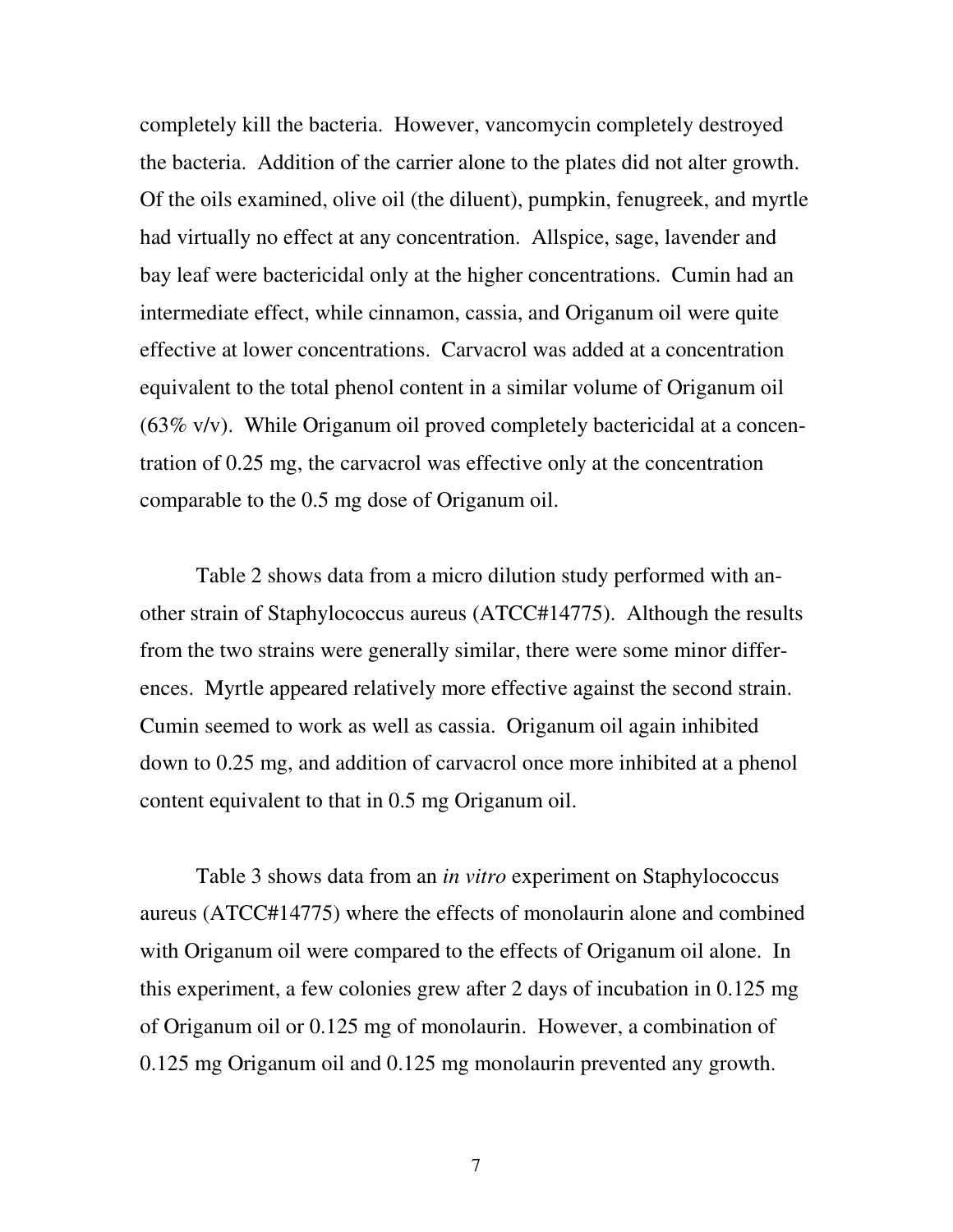The *in vivo* therapeutic effects of the natural edible Origanum oil and one of its major constituents, carvacrol, were examined in a murine systemic bacteremia model (Table 4). Preliminary studies showed that Staphylococcus aureus (ATCC#14154) did not cause mortality or death in mice, whereas Staphylococcus aureus (ATCC#14775) caused mortality rapidly. Groups of 6 mice infected with Staphylococcus aureus  $(ATCC#14775)(5 \times LD_{50})$  were gavaged with varying amounts of Origanum oil  $(2.0 \text{ ul} - 1.6 \text{ mg and } 4.0 \text{ ul} -$ 3.2 mg) or injected i.p. with vancomycin (400 ug) daily for 30 days. A dosedependent survival was observed in mice receiving Origanum oil. Fifty per cent of the mice (3/6) receiving Origanum oil (3.2 mg) survived over the thirty days, while only one of six receiving 1.6 mg Origanum oil survived for 30 days. Also, 50% of those receiving vancomycin (400 ug) survived for 30 days, while all in the Control group died within a three-day period. Although prolonged survival was noted in rats gavaged with carvacrol, none of the twelve at the two doses equivalent to the total phenol content in 1.6 and 3.2 mg of Origanum oil survived beyond 21 days. In all 30-days survivors, no internal abscesses were noted at *post mortem,* and renal cultures showed no bacterial growth. In contrast, numerous abscesses were noted and renal cultures were positive in all dying mice.

In a separate *in vivo* study, the effects of monolaurin alone and combined with Origanum oil were compared to the effects of Origanum oil alone (Table 5). Groups of 8 mice were infected with five times the  $LD_{50}$  of Staphylococcus aureus (ATTC #14775). Fifty percent of the mice (4/8) injected daily with vancomycin (400 ug i.p.) survived for the thirty days of study in contrast to the control group where all eight mice died within a week's time. In the three test groups, 3/8 survived for 30 days in the Ori-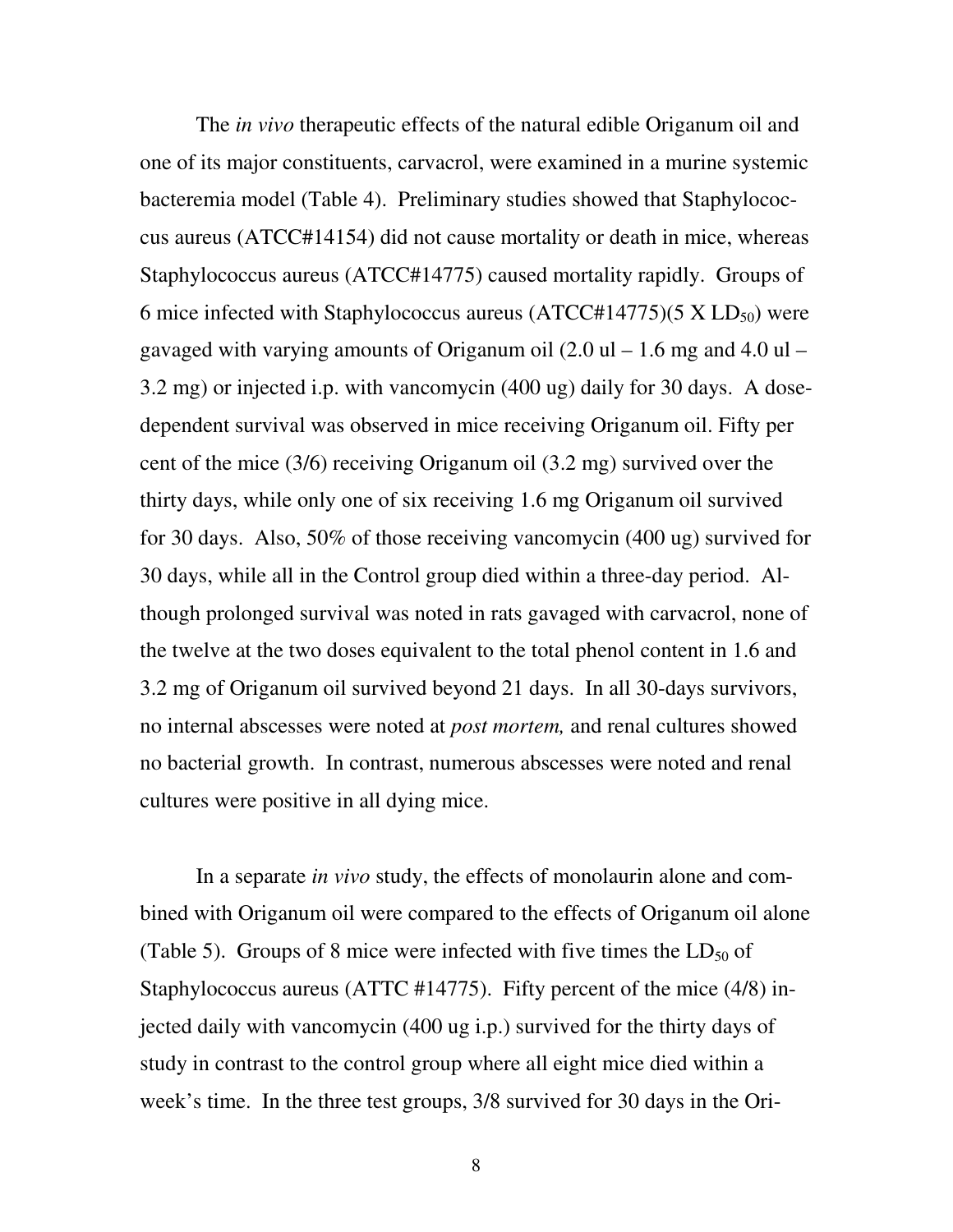ganum oil group (3.2 mg), 4/8 survived in the monolaurin group (3.2 mg), and 5/8 survived in the group receiving the combination of Origanum oil (3.2 mg) and monolaurin (3.2 mg). Again, no abscesses were seen on inspection, and no bacterial growth was found in the kidney tissue of the 30 day survivors.

#### **Discussion**

The carriage and subsequent dissemination of antibiotic-resistant Staphylococcus aureus by hospital staff and patients is a recognized risk for nosocomial infections [13]. Although use of antibiotics has generally been tempered to avoid antibiotic resistance, the development of resistance was inevitable [2-9]. Therefore, what alternatives now exist to treat antibioticresistant organisms? Essential oils, especially Origanum oil, and the fat monolaurin are natural substances reported to have the ability to kill Staphylococcus aureus and other microbes in culture [13-18]. Nevertheless, *in vivo* studies designed to test the antimicrobial effects of various essential oils and monolaurin are lacking.

We found that Origanum oil, a constituent carvacrol, certain other essential oils, and monolaurin killed Staphylococcus aureus effectively *in vitro* (Tables 1-3). More importantly, however, we also found that Origanum oil and monolaurin are protective *in vivo* (Tables 4,5). Figure 1 combines the data from tables 4 and 5. In the 14 rats used as control, Staphylococcus aureus (ATCC #14775) killed all the mice within 7 days. In contrast, 37.5%-50% of the mice survived for thirty day after receiving daily gavages of vancomycin (7/14), Origanum oil (6/14), and monolaurin (4/8). The survival with combined Origanum oil and monolaurin was slightly better –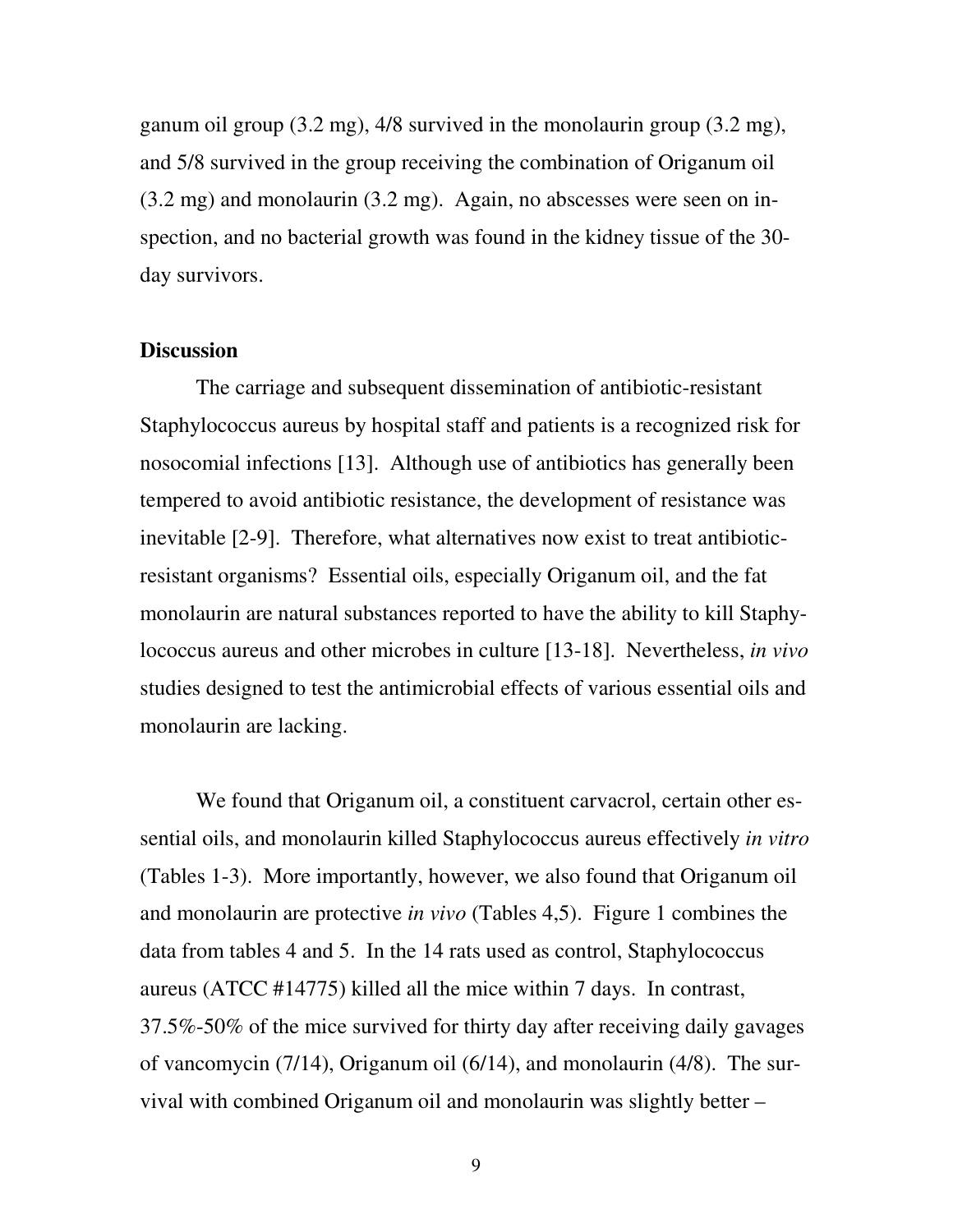62.5% (5/8). Obviously, more studies are needed to establish whether a combination of natural products is superior to individual use, especially if higher doses of individual agents are used. As a final point, no abscesses were found at post mortem; and Staphylococcus aureus could not be grown out of the kidneys of the 30-day survivors suggesting a cure.

Interestingly, carvacrol gavaged in a dose calculated to be equivalent to the phenol content in the gavaged Origanum oil delayed death but could not cure the mice. In the first *in vivo* study where carvacrol was examined, all untreated mice died within three days, whereas all mice receiving carvacrol lived beyond 3 days, but died by 21 days. Staphylococcus aureus was grown out of their kidneys after death. Thus, carvacrol alone could not duplicate, to the same extent, the beneficial effects of Origanum oil. Either the addition of thymol and/or other phenols to carvacrol is necessary or there are other significant factors present in the Origanum oil.

What do we really know about essential oils and their antimicrobial properties? The benefits of essential oils to preserve various foods have been known since the days of the explorers [17]. The previous results of studies using broth micro dilution techniques support the notion that plant essential oils and extracts may have a role as nutraceuticals and preservatives (19). An advantage of essential oils over antibiotics may be that bacteria do not develop resistance to essential oils (14). In addition, some oils actually stimulate immune function. The major components of oregano with antibiotic properties are two phenols (carvacrol and thymol) [20,21]. Phenols are antiseptic substances found in Lysol, Pinesol, Chloroseptic, and throat lozenges.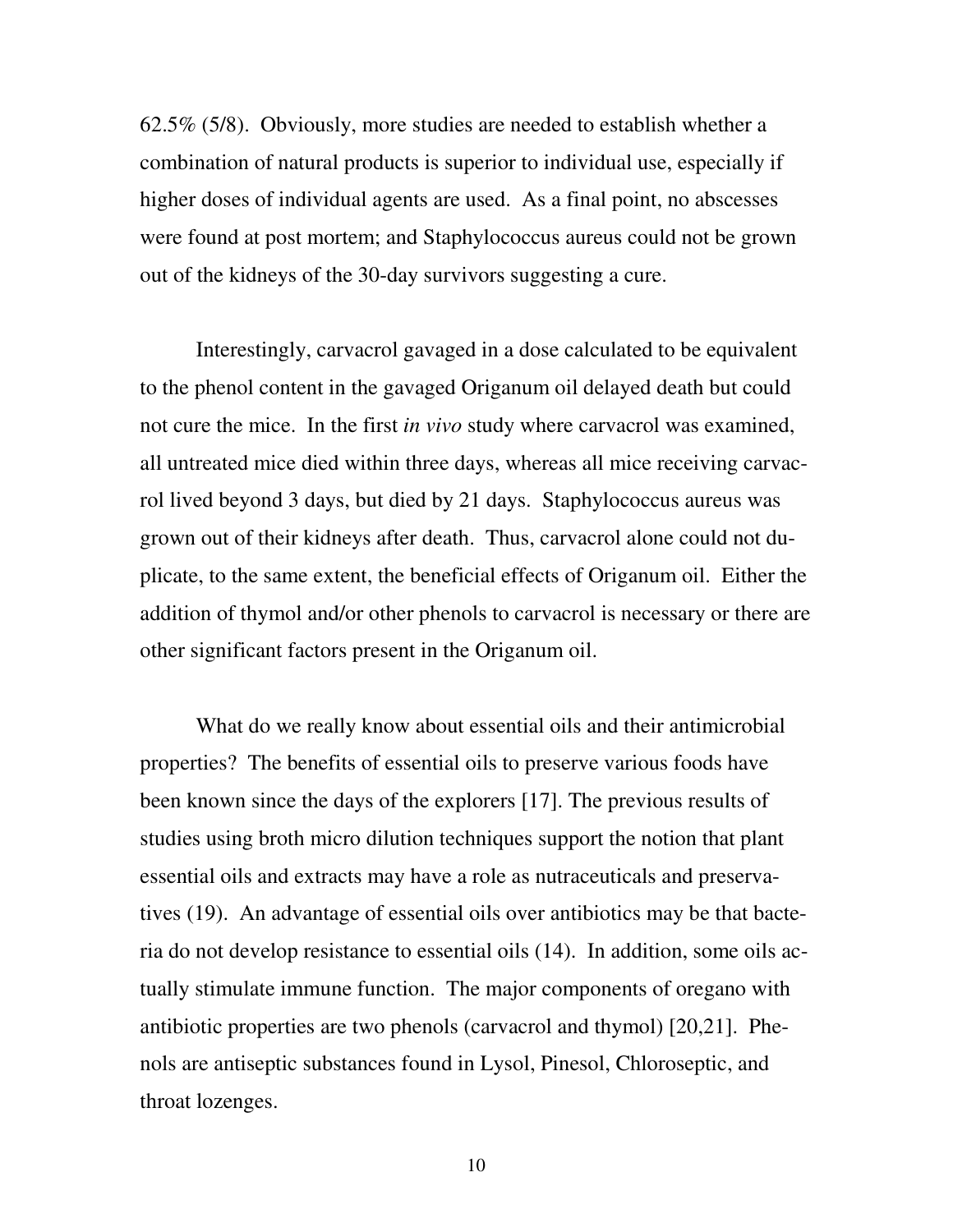Many essential oils have been shown to be effective against a number of organisms. Origanum oil, cinnamon, and clove were judged "very active" by examining their inhibitory effects on Clostridium botulinum 33A [15]. In addition to effects against Klebsiella pneumonia and Staphylococcus aureus, Origanum oil is fungicidal [12,14]. Also, antiviral actions of Origanum and clove oils against RNA and DNA viruses have been reported [22]. As a potential mechanism of action, the outer protective membrane of the viruses disintegrated after exposure to the Origanum oil when viewed by electron microscopy (22). Importantly, most essential oils of spices are classified as GRAS (generally recognized as safe) indicating that consumers can eat them reasonably without fear [15]. Accordingly, the benefits/risks ratio of essential oils in treating microbes would seem to be very high.

Considering other natural products with antimicrobial properties, Kabara championed the use of certain lipids [23]. He measured the antimicrobial activity of fatty acids and their corresponding monoglycerides and reported that the optimum chain length was C12 [24]. Of the saturated fatty acids, lauric acid (C12) has greater antiviral activity than caprylic acid (C8), capric acid  $(C10)$  or myristic acid  $(C14)$ . In contrast to monolaurin, the dilaurin derivative was inactive. It is now generally accepted that monoglycerides are active: diglycerides and triglycerides are inactive

A broth dilution method was used to determine the minimal inhibitory concentration of a series of fatty acid ester of polyhydric alcohols against gram-negative and gram-positive organisms [25]. Gram-negative organisms were not affected. Gram-positive organisms were affected to the greatest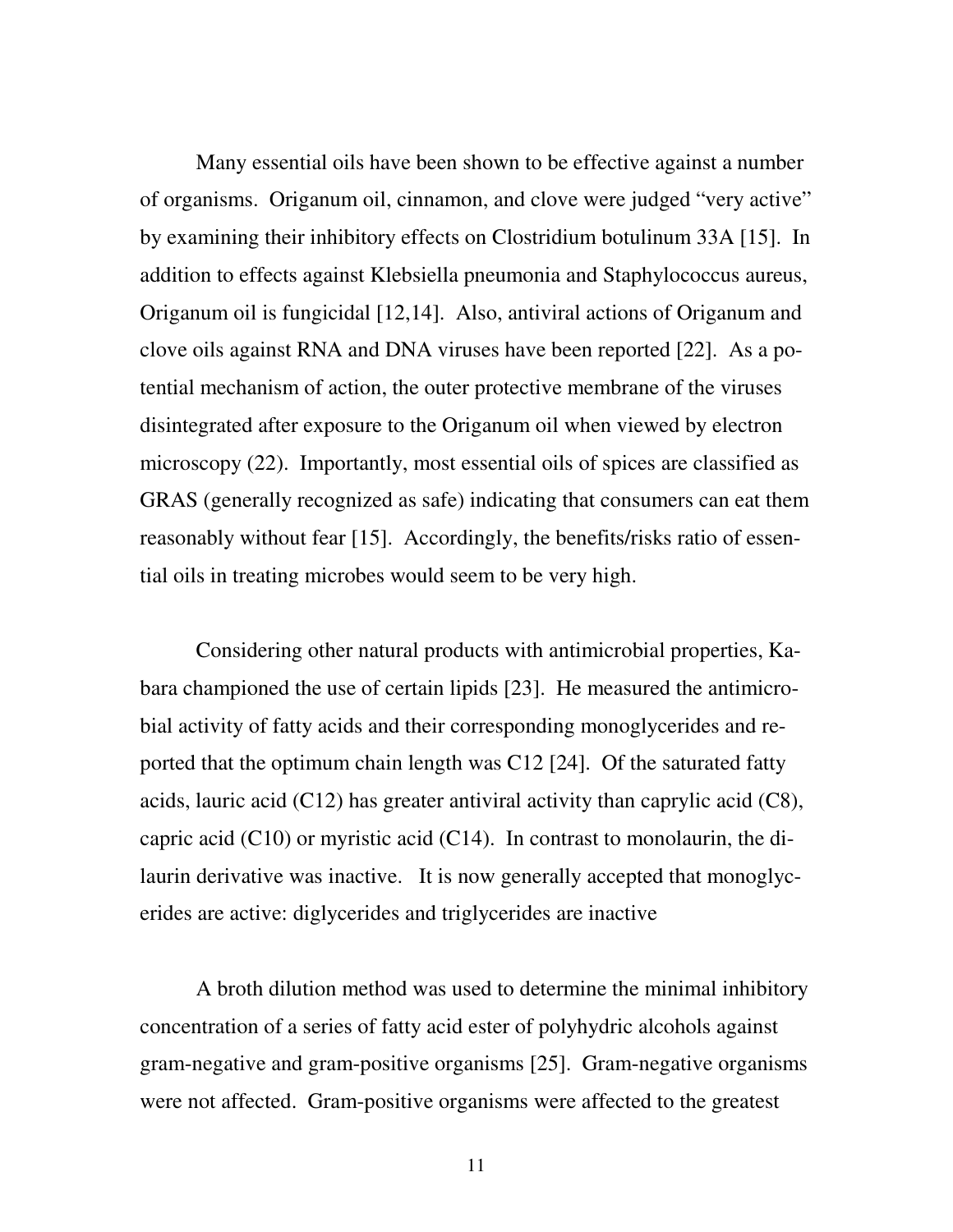extent by monolaurin [25]. Monolaurin is effective in blocking or delaying the production of exotoxins by pathogenic gram-positive bacteria [26] and inhibits the synthesis of most staphylococcal infections and other exoproteins -- it does so at the level of transcription [27]. Monolaurin also inhibits the expression of virulence factors in Staphylococcus aureus and the induction of vancomycin resistance in Enterococcus faecalis [28,29]. Monolaurin also inhibits spore growth in milk [27].

When the anti chlamydial effects of several fatty acids and monoglycerides were studied by incubating Chlamydia trachomatis bacteria, the results indicate that the lipid kills the bacteria, possibly by disrupting the membranes(s) of the elementary body [30]. Corroborating evidence is available from viral studies suggesting that the bactericidal effects are via disintegration of membranes by fatty acids [31-33] similar to a report of the action of Origanum oil on viruses [22].

This pilot study raises a number of important considerations. The bactericidal effects of Origanum oil, other essential oils, and monolaurin *in vivo* indicate a need for further studies to establish the importance of these natural products in combating pathogenic microbes, especially those resistant to antibiotics. Because of the potential for fewer side-effects with natural products compared to pharmaceuticals, the health care provider might eventually recommend taking them prophylactically to prevent future infections. While combining Origanum oil and monolaurin produces additive effects, more studies are necessary to determine if synergy exists. It is also possible that these agents might also work well in the presence of antibiotics and make them more effective.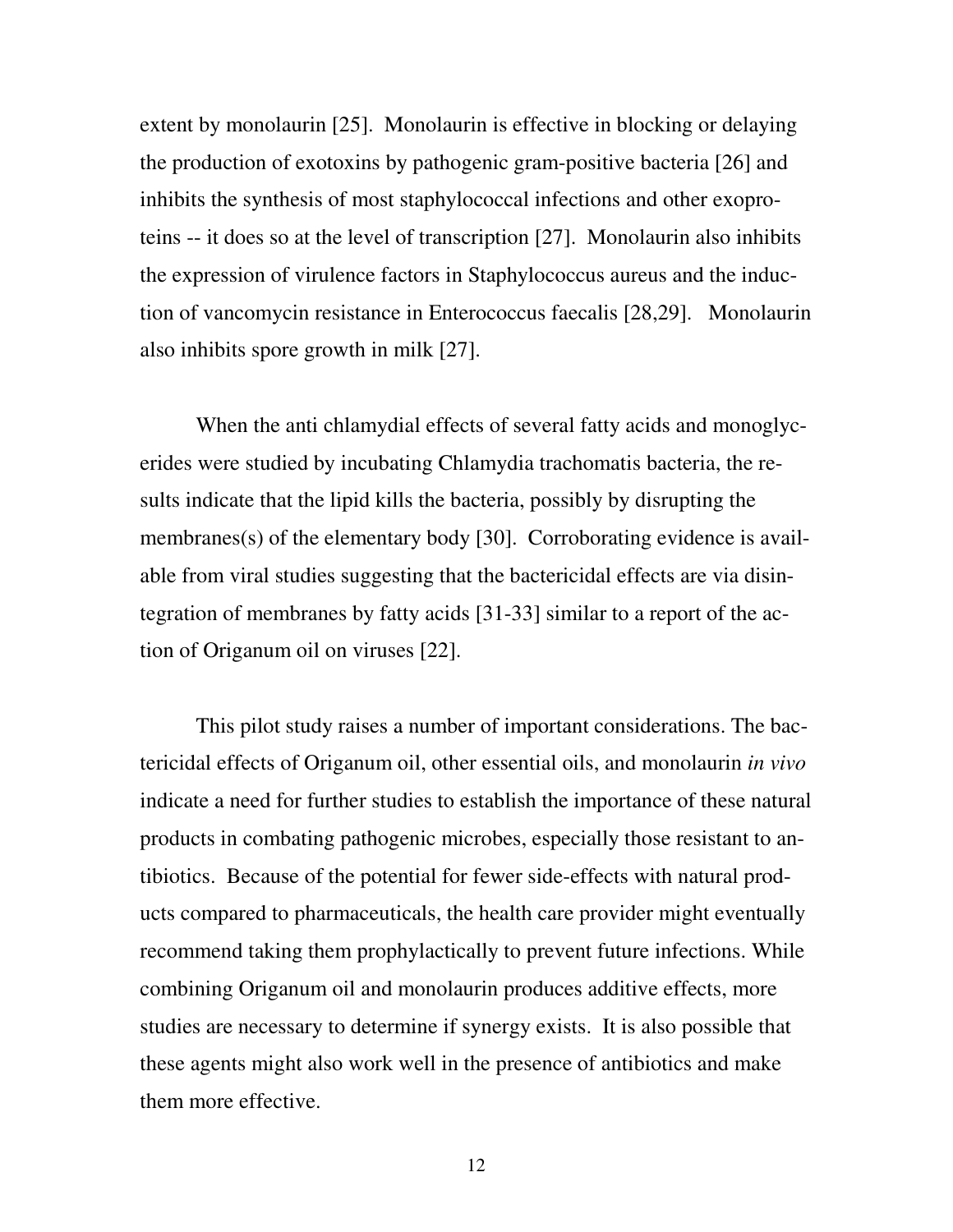*Acknowledgments*; Supported in part by grants from Pure Encapsulation,

Sudbury, Massachusetts and North American Herb and Spice, Waukegan,

IL.

## **Bibliography**

1. US Congress, Office of Technology Assessment. Impacts of antibiotic resistant bacteria. OTA-H-629. Washington DC: US Government Printing Office, 1995.

2. Ayliffe GA: The progressive intercontinental spreads of methicillin-resistant Staphylococcus aureus. Clin Infect Dis 24(Suppl 1):S74-S79, 1997.

3. Cunha BA: Strategies to control antibiotic resistance. Semin Respir Infect 17:250-258, 2002.

4. Edmond MB, Wenzel RP, Pasculle AW: Vancomycin-resistant Staphylococcus aureus: perspectives on measures needed for control. Ann Intern Med 124:329-334, 1996.

5. Waldvogel W: New resistance in Staphylococcus aureus. N Eng J Med 340:556-557, 1999.

6. Burnie J, Matthews R, Jiman-Fatami A, Gottardello P, Hodgetts S, D'arcy S: Analysis of 42 cases of septicemia caused by an epidemic strain of methicillin-resistant staphylococcus aureus: evidence of resistance to vancomycin.

7. Hiramatsu K, Hanake H, Ino T, Yabuta K, Oguri T, Tenover FC: Methicillin-resistant Staphylococcus aureus clinical strain with reduced vancomycin susceptibility. J Antimicrob Chemother 40:135-136, 1997.

8. Sieradzki K, Roberts RB, Haber SW, Tomasz A: The development of vancomycin resistance in a patient with methicillin-resistant Staphylococcus infection. N Engl J Med 340:517-523, 1999.

9. Denis O, Nonhoff C, Byl B, Knoop C, Bobin-Dubreux S, Struelens MJ: Emergence of vancomycin-intermediate Staphylococcus aureus in a Belgian hospital: microbiological and clinical features. J Antimicrob Chemother 50:383-391, 2002.

10. Shadomy S, Espinel-Ingroff A: Susceptibility testing with antifungal drugs. Manual Clin Microbiol 3, 1980.

11. Rex JH, Pfaller MS, Galgiani JN, Bartlett MS, Espinel-Ingroff A, Ghannoum MA, Lancaster M, Odds FC, Rinaldi MG, Walsh TJ, Barry AL: Development of interpretive breakpoints for antifungal susceptibility testing: conceptual framework and analysis of in vitro-in vivo correlation data for fluconazole and itraconazole, and Candida infections. Clin Infect Dis 24:235-247, 1997.

12. Manohar V, Ingram C, Gray J, Talpur N, Echard BW, Bagchi D, Preuss HG: Antifungal activities of Origanum oil against Candida albicans. Molec Cell Biochem 228:111-117, 2001.

13. Carson CF, Cookson BD, Farrelly HD, Riley TV: Susceptibility of methicillin resistant Staphylococcus aureus to the essential oil of Melaleuca alternifolia. J Antimicrobial Chemotherapy 35:421-424, 1995.

14. Hitokoto, H., Morozumi, S., Wauke, T., Sakai, S., Kurata, H., 1980. Inhibitory effects of spices on growth and toxin production of toxigenic fungi. 39:818-822.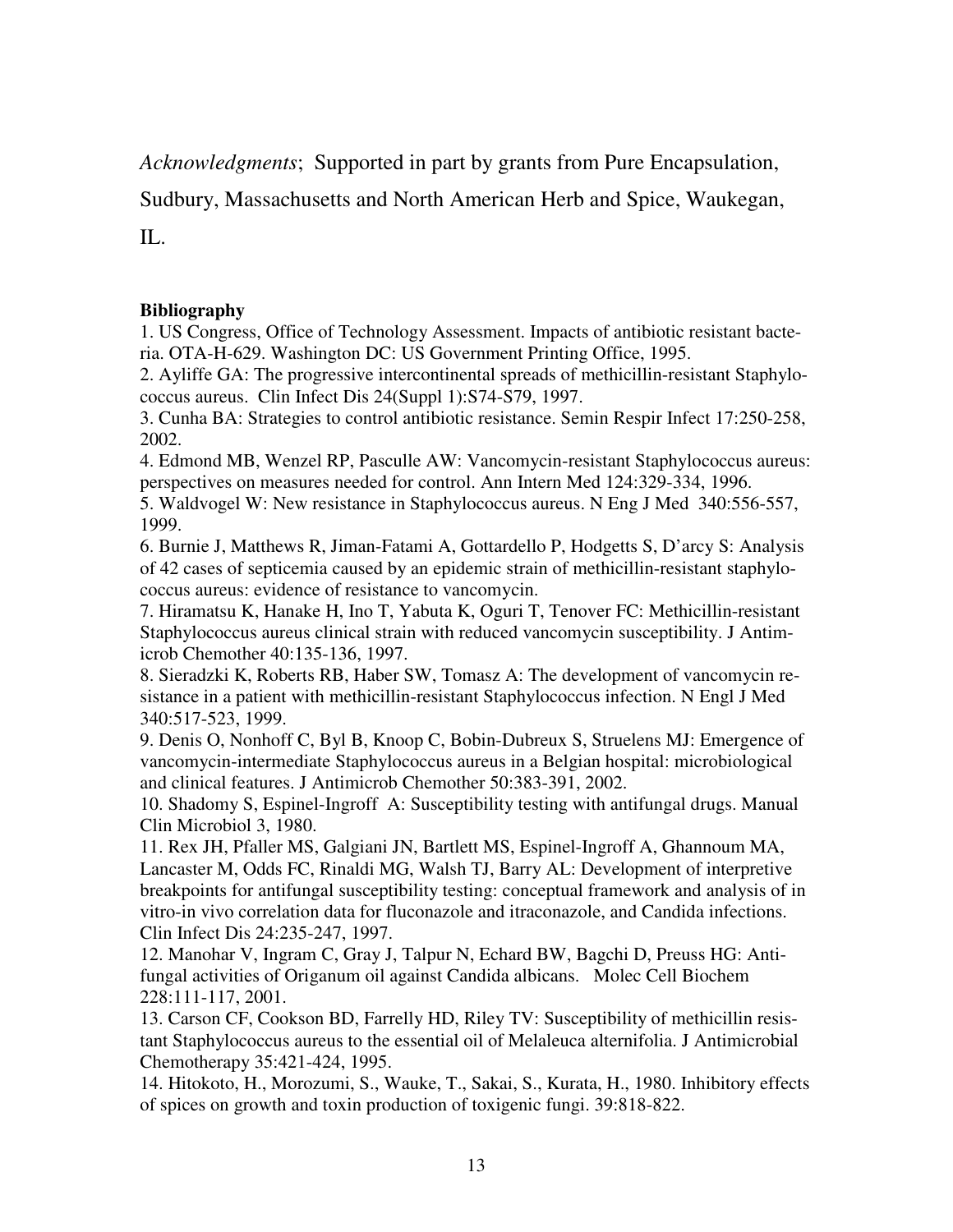15. Ismaiel, A., Pierson, M.D., 1990. Inhibition of growth and germination of C botulinum 33A, 40B, and 1623E by Essential oil of Spices. J Food Sci 55:1676-1680. 16. Mansour, M., Bouttefroy, A.D., Linder, M., Milliere, J.B., 1999. Inhibition of Bacillus licheniformis spore growth in milk by nisin, monolaurin and ph combinations. J Appl Microbiol 86:311-324.

17. Kim, J., Marshall, M.R., Wei, C-I., 1995. Antibacterial activity of some essential oil components against five foodborne pathogens. J Agric Food Chem 43:2839-2845.

18. Kivanc, M., Akgul, A., Dogan, A., 1991. Inhibitory and stimulatory effects of cumin, oregano and their essential oils on growth and acid production of Lactobacillus plantarum and Leuconostoc mesenteroides. Int J Food Microbiol 13:81-86.

19. Hammer, K.A., Carson, C.F., Riley, T.V., 1999. Antimicrobial activity of essential oils and other plant extracts. J Appl Microbiol. 86:985-990.

20. Ingram, C., 2000. The Cures. In: LIFESAVING CURES. How to Use the Latest and Most Natural Cures for the 21<sup>st</sup> Century. Knowledge House, Buffalo Grove, IL. pp 251-252.

21. Sivropoulus, A., Papanikolaou, E., Nikolaou, C., Kokkini, S., Lanaras, T., Arsenakis, M., 1996. Antimicrobial and cytoxic activities of Origanum essential oils. J Agric Food Chem 44:1202-1205.

22. Siddiqui,, Y.M., Ettayebi, M., Haddad, A., Al-Ahdal, M.N., 1996. Effect of essential oils on enveloped viruses: antiviral activity of oregano and clove oils on herpes simplex virus type 1 and Newcastle disease virus. Med Sci Res 24:185-186.

23. Kabara, J.J., 1980. Lipids as host-resistance factors of human milk. Nutr Rev 38:65- 73.

24. Kabara, J.J., Vrable, R., 1977. Antimicrobial lipids: natural and synthetic acids and monoglycerides. Lipids 12:753-759.

25. Conley, A.J., Kabara, J.J., 1973. Antimicrobial action of esters of polyhydric alcohols. Antimicrobial agents and chemotherapy 4:501-506.

26. Schlievert, P.M., Deringer, J.R., Kim, M.H., Porjan, S.J., Novick, R.P., 1992. Effect of glycerol monolaurate on bacterial growth and toxin production. Antimicrobial Agents and Chemotherapy 36:626-631.

27. Projan, S.J., Brown-Skrobot, S., Schlievert, P.M., Vandenesch, F., Novick, R.P., 1994. Glycerol monolaurate inhibits the production of B-lactamase, toxic shock syndrome toxin-1, and other Staphylococcal exoproteins by interfering with signal transduction. J Bacteriol 176:4204-4209.

28. Ruzin, A., Novick, R.P., 2000. Equivalence of lauric acid and glycerol monolaurate as inhibitors of signal transduction in Staphylococcus aureus 182:2668-2671.

29. Ruzin, A., Novick, R.P., 1998. Glycerol monolaurate inhibits induction of Vancomycin resistance in Enterococcus faecalis. J Bacteriol 180:182-185.

30. Bergsson, G., Arnfinnsson, J., Karlsson, S.M., Steingrimsson, O., Thormar, H., 1998. In vitro inactivation of Chlamydia trachomatis by fatty acids and monoglycerides. Antimicrob Agents Chemotherap 42:2290-2294.

31. Thormar, H., Isaacs, C.E., Brown, H.R., Barshatzky, M.R., Pessolano, T., 1987. Inactivation of enveloped viruses and killing of cells by fatty acids and monoglycerides. Antimicrob Agents Chemother 31:27-31.

32. Isaacs, C.E., Kashyap, S., Heird, W.C., Thormar, H., 1991. Anitiviral and anti bacterial lipids in human milk and infant formula feed. Arch Dis Child 65:272-273.